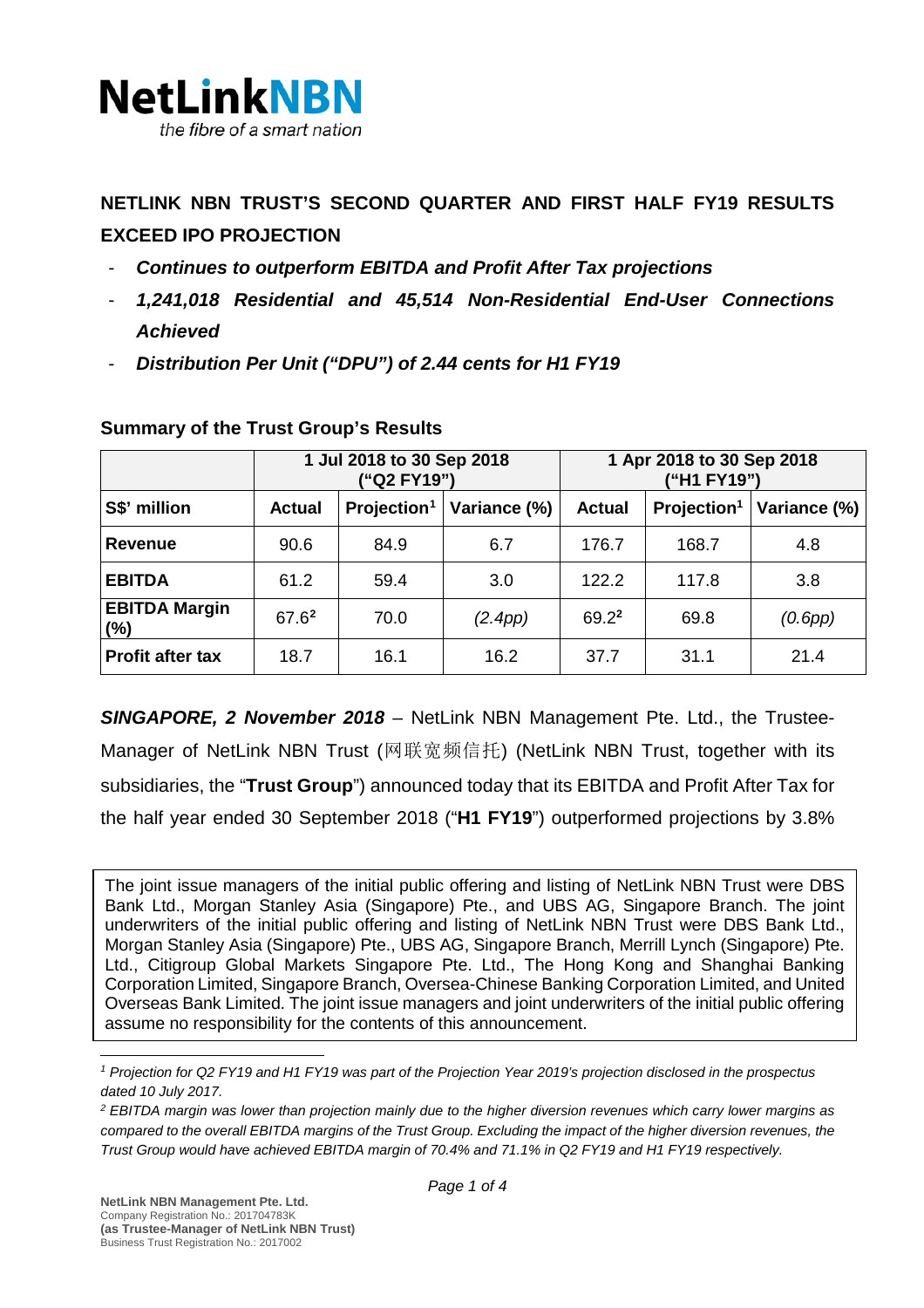

and 21.4%, respectively. For the second quarter ended 30 September 2018 ("**Q2 FY19**"), EBITDA and Profit After Tax exceeded projections by 3.0% and 16.2%, respectively.

Mr. Tong Yew Heng (唐耀兴), Chief Executive Officer of the Trustee-Manager, said, "Our better-than-forecast earnings reflect the resilience of our business model. With the better performance, we are pleased to announce a higher distribution for H1 FY19 of 2.44 Singapore cents per Unit. Assuming the distribution for the second half of the financial year is the same as the first half, the annualised DPU of 4.88 cents will represent an increase of 5.2% over the projected DPU of 4.64 cents as stated in the Prospectus."

#### **RESILIENT BUSINESS**

In H1 FY19, the Trust Group achieved revenue of S\$176.7 million, 4.8% higher than projected, mainly due to higher diversion revenue, and ducts and manholes service revenue. This was partially offset by lower than projected installation-related revenue.

The Trust Group achieved EBITDA and Profit After Tax of S\$122.2 million and S\$37.7 million for H1 FY19, which were 3.8% and 21.4% higher than projected, respectively.

In Q2 FY19, the Trust Group posted revenue of S\$90.6 million, 6.7% higher than projected. EBITDA and Profit After Tax were S\$61.2 million and S\$18.7 million respectively, which were 3.0% and 16.2% higher than projected.

As at 30 September 2018, there were 1,241,018 residential end-user connections and 45,514 non-residential end-user connections, an increase of 2.0% and 1.6% respectively compared to the end of the previous quarter. Non-Building Address Points ("**NBAP**") connections increased by 13.4% to 1,280 connections compared to the end of the previous quarter.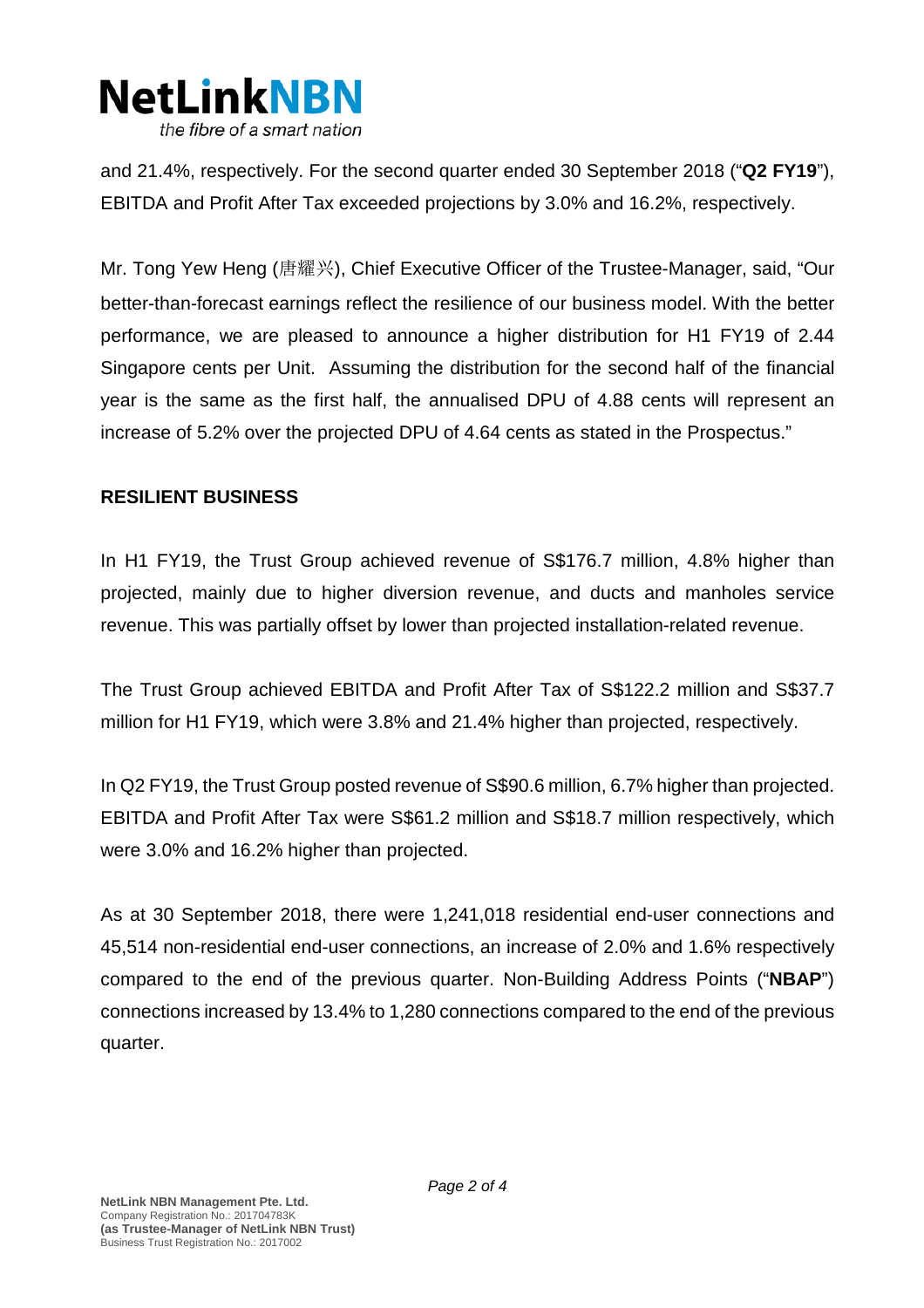

## **STABLE CASH FLOW GENERATION TO SUPPORT UNITHOLDER RETURNS**

The Trust Group reported steady net cash generated from operating activities of S\$107.2 million for H1 FY19.

As disclosed in the Prospectus, the Trust Group has a stated policy to make distributions on a semi-annual basis. For the half year ended 30 September 2018, the Trust Group declared distributions amounting to S\$95.1 million, or 2.44 Singapore cents per unit, which will be payable on 27 November 2018.

### **OUTLOOK**

The Trust Group remains on track to achieve the number of end-user connections in both the Residential and Non-Residential fibre segments, in the projection as stated in the Prospectus for FY19. Though the Trust Group expects revenues from key connection services to meet the projection for FY19, overall revenues may be affected by lower installation revenues.

The Trust Group is continuing to expand its network in new housing estates. The Trust Group has also been working proactively with the Requesting Licensees ("RLs") to anticipate future demand in the Non-Residential and NBAP segments, and to support the RLs' efforts to acquire new corporate and NBAP customers.

With its extensive nationwide fibre network, the Trust Group is well-positioned to support, among others, the Smart Nation initiatives, the developments in Punggol Digital District and Jurong Innovation District, and the fourth mobile telecommunication operator in its mobile network deployment. In addition, the Trust Group is monitoring the development of the 5G network in Singapore and will explore opportunities associated with the new technology.

*- End -*